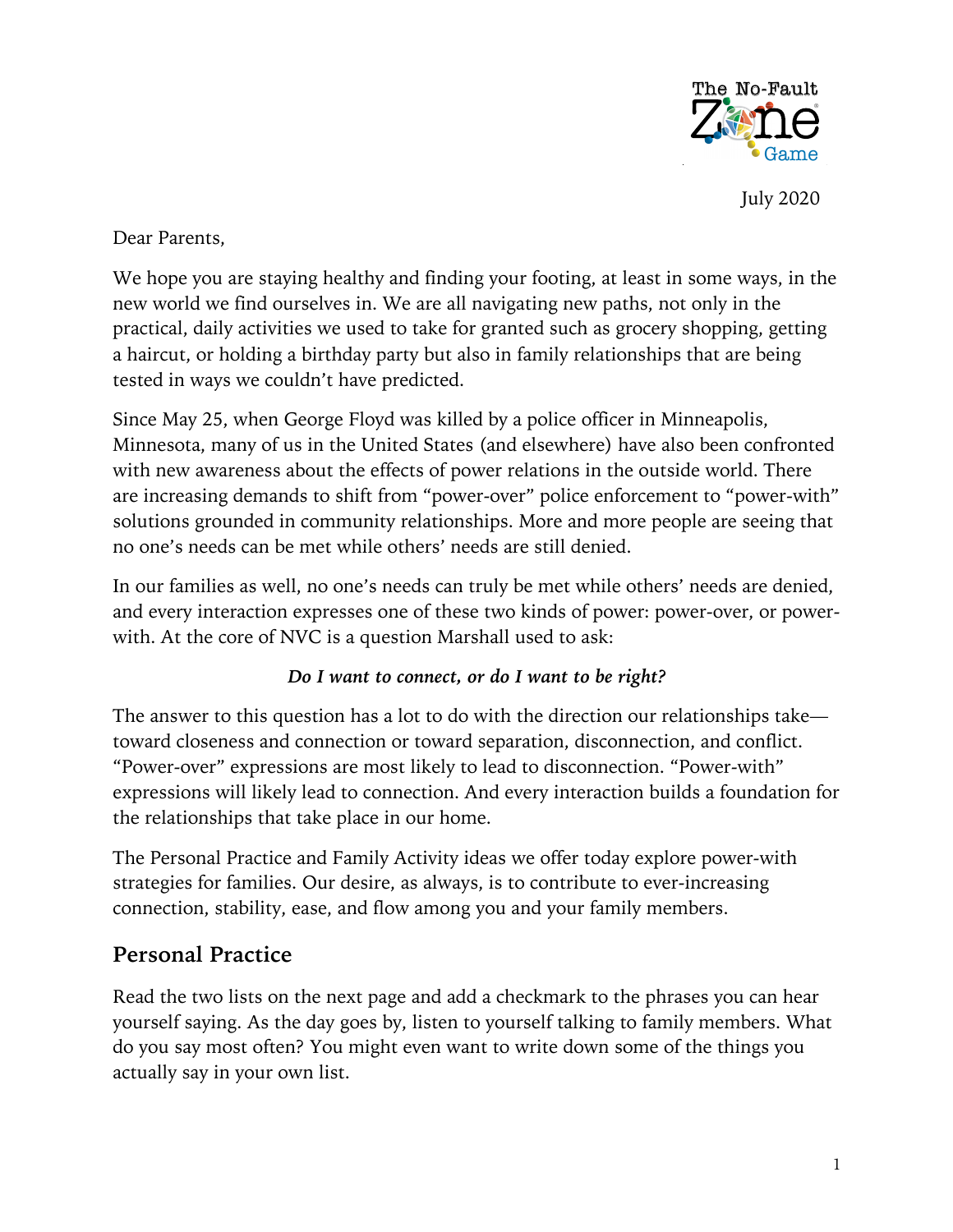

### *List (A)*

- *––– I want you to do this right now. If you don't …*
- *––– Don't make me ask you again!*
- *––– No back talk from you!*
- *––– You should be more respectful.*
- *––– I know you want to play, but you have to …*
- *How many times do I have to tell you?*

### *List (B)*

- *––– I'd like us to find a solution that works for everyone.*
- *––– I feel sad when one of us is left out of decisions.*
- *––– I'd like to hear how this sounds to you.*

*––– Would you be willing to …*

*––– Please help me understand what you have in mind.*

*––– What are your thoughts about what I just said?*

These lists come from our book *Respectful Parents, Respectful Kids: 7 Keys to Turn Family Conflict into Co-operation* (pages 21–22). List A contains power-over expressions. List B presents power-with expressions.

Now read your list of the things you often say at home. Ask yourself: How am I using power? How are my family members responding?

At some point, try using or adapting the expressions from list B. Notice how your family responds. What happens when you experiment with sharing more and more decision-making power with the family members who are affected by those decisions?

# **Family Activity**

Family meetings are a power-with strategy for living and growing together. The goal of your first meeting will be to explain the idea. Tell your family members that regular family meetings create a time for these things:

- To share and celebrate accomplishments
- To plan upcoming events
- To find solutions to problems as a group
- To share feelings and needs
- To make requests of one another